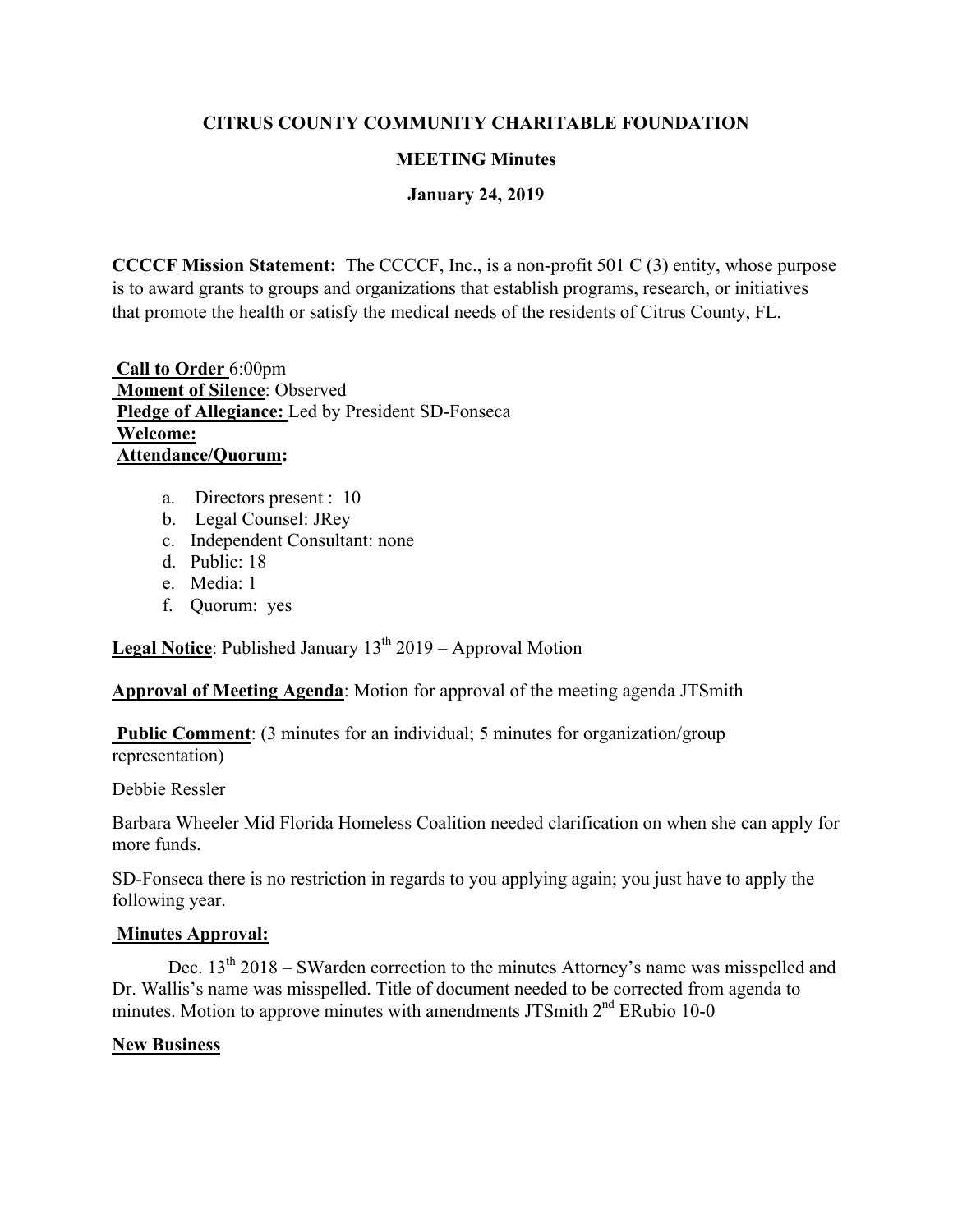- a. Grantees presented with 75% of their grants Citrus County Healthy Families \$15,750 and Citrus Pregnancy Center \$7500 Motion to approve checks for SD-Fonseca 2<sup>nd</sup> SWarden 10-0
- b. Presentation by E. Rubio for the Health Department Nursing Director Janora Wade presented "Healthcare for those in Citrus County without Insurance"
- c. Review Ethics policy and Conflict of Interest forms change verbiage in policies to reflect our Foundation as "Charitable Foundation" throughout the documents instead of "Foundation". Motion JWallis 2<sup>nd</sup> AMo 10-0
- d. Discuss Term Limits and re-appointments –we have a few members that termed out. PDesai and JWallis should have termed out. JWallis Motion to table discussion until we receive the final copy of the bylaws that are approved by the CCHB next meeting  $2<sup>nd</sup>$  JTSmith

## Discussion of new appointees

JWallis resign from Treasurer Position for reasons not related to topic of discussion. Motion and  $2^{nd}$  on the table to move discussion to next meeting Feb. 28th 10-0 Sworn in new board members Mario Mendizabal & David Ryan Debbie Ressler & Allan Bartel were sworn in as representatives from the CCHB that will rotate in as Sole members for the Chartiable Foundation.

- e. Set date and time for board training by Attorney you can take online or in person provided by JRey once it is taken send certificate to Secretary for Record keeping. Due by March  $28<sup>th</sup>$  meeting.
- f. Discuss inviting previous board members to attend the February meeting to be given a token of our appreciation – Kelley and Jimmie volunteered to work on Certificates of appreciation.

JWallis would like to bring something up that is very special in my mind, two individuals that did a extradinary job Debbie Ressler for putting this committee together and Sonya Warden for taking on the unelected secretary position for a year taking responsibilities without credit. The presidents of this foundation board need to be recognized at the hospital on a yearly basis or every two years. Thank you. JWallis Motion to create certificate in folder for past board members  $2<sup>nd</sup>$  JTSmith 10- $\Omega$ 

### **Treasurer's Report:** JWallis reported

- a. Invoices: Nature Coast Web Design \$100; Wells Business Solutions \$1075; Salem Trust Co. \$1187.50; AndCo \$6250; Citrus Publishing \$35.51. Motion to approve invoices, treasurers report & checks JTSmith,  $2<sup>nd</sup>$  KDeMaio 10-0 DRessler – the board asked that the interest check goes to Salem Trust that has been set up.
- b. Financial Report: (see attached)
- c. Other:

# **Unfinished Old Business**: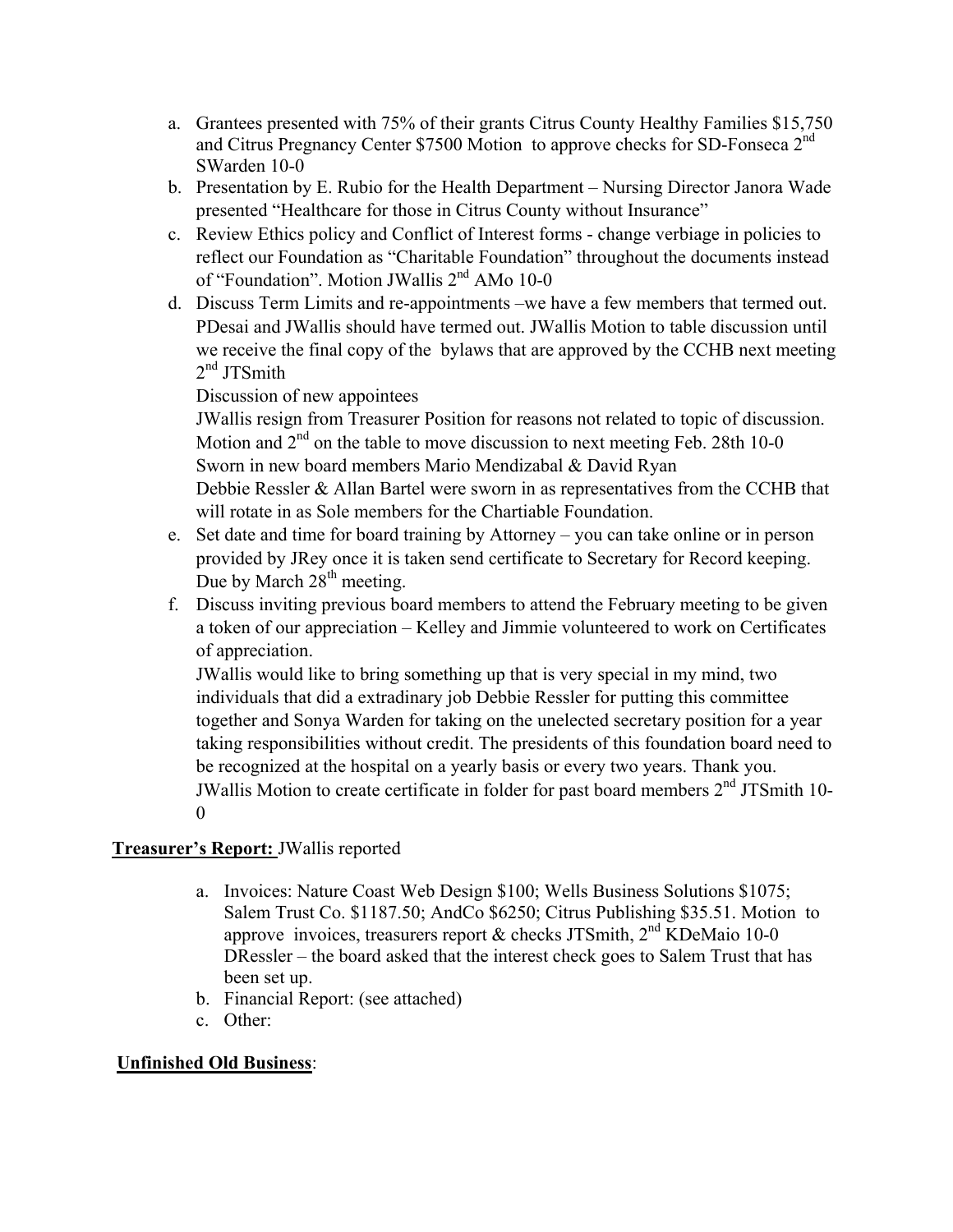- a. Review CCHB approved Bylaws no approval of bylaws at this time from the CCHB – but we received an apology from Mr. Carnahan regarding the article that stated the Charitable Foundation was misappropriating funds.
- b. Appoint Personnel Committee Chair We do not have a Personnel committee because the board approved an RFP for Staff Services. ERubio is serving as chair of Ad Hoc committee for RFP of Staff Services.
- c. Appoint Communications Committee Chair JTSmith & David Ryan volunteered to serve in this capacity but will need regular communication with other board members on topics of discussion. Audit committee – Kelley DeMaio and Mario Mendizabal and Adnan Mohammadbhoy volunteered to serve on the Investment Committee with ERubio.
- d. Website RFP has not been issued has no date. SD-Fonseca requested her and Communications Committee meet with the Webmaster and see if we can make improvements. Send ideas for improvement to JRey
- e. Staff RFP ERubio received no inputs for the RFP. We need to discuss having another meeting. SD-Fonseca nominated Kelley DeMaio to be Treasurer effective next meeting  $2<sup>nd</sup>$ AMohammadbhoy 10-0 JRey new signature cards need to be done at the bank now that we have a new

Treasurer.

## **Standing Committee Reports:**

- a. Investment Committee: Did not meet
- b. Grant Committee: Motion to approve 6 grant cycle PDesai 2<sup>nd</sup> DRyan 10-0 Volunteer for grants committee – Susan Reeder Motion to have her member of the grant committee SD-Fonseca 2nd PDesai 10-0

### **Ad Hoc Committee Reports:**

a. Communication Committee: Rep Manzullo supports what we do.

### **Legal Update**:

a. Report from Jennifer C. Rey, Esq. make sure website is ADA compliant and in light of what happened this evening she will prepare banking resolution, and need all board members to complete Conflict of Interest Form.

### **Public Comment: (guidelines as listed above)** No Public Comment